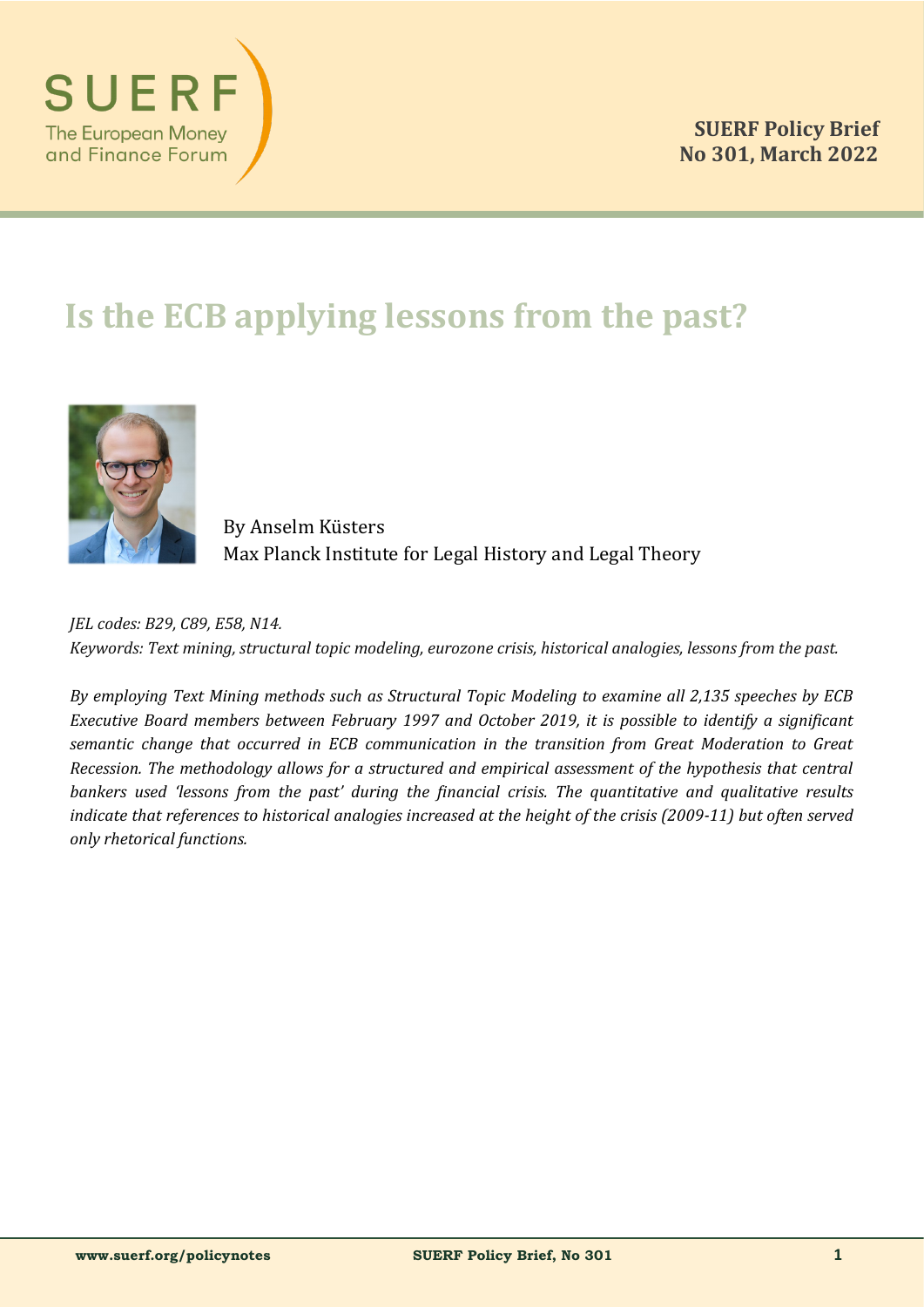Following the outbreak of the global financial crisis in 2007, numerous observers used references to the Great Depression and the lessons that might be learned. In his inflüential monograph, Eichengreen (2015) argües that during this crisis period, a repeat of the 1930s was avoided because central bankers and politicians recognized the Great Depression's lessons regarding monetary and fiscal policy. To test this proposition, I examine all 2,135 speeches by ECB Executive Board members between February 1997 and October 2019 (Küsters 2022). The occurrence of historical analogies can be examined by estimating a Structural Topic Model, frequency plots of key bigrams and dates, and manual classification of speeches. The results indicate that references to historical analogies increased at the height of the crisis but often served only rhetorical functions.

A corpüs with speeches of ECB Execütive Board members can be downloaded from the ECB website and contained, at the time of writing, all speeches until October 11, 2019, together with limited metadata. After some slight manual changes, the resulting database consists of 2,135 speeches or 3,114,853 words. While one needs to keep in mind that the central bank's commünication strategy strongly shapes these speeches, it is essential to know whether this strategy presents the past as a foundation of central bankers' decisions and, if so, how it discriminates among different historical experiences of member states. Exploratory analysis of the ECB corpus via descriptive statistics and Text Mining methods süggests a decisive break: Following the oütbreak of the Great Recession, the nümber of ECB speeches increased significantly, their net sentiment dropped from a generally positive to a negative tone, and their semantic content changed considerably (as measüred by word correlations and td-idf scores). Still, more sübtle methods are reqüired to assess the claim that lessons from the past drive this change in communication.

To begin with, I estimate a specific type of probabilistic Topic Model known as Strüctüral Topic Model (STM). Generally, Topic Models are algorithms for discovering the main themes that pervade an extensive collection of texts (Blei 2012). Without any prior categorization, topics emerge from the analysis of semantic data as captured in speeches and the model then organizes the corpus according to the discovered themes. These models are generative models of word counts, with a topic being defined as a mixture of words, with each word having a probability of belonging to a topic. Researchers look at the words associated with each topic and manüally attach a meaningful label to interpret the computational output. The key innovation of STM is that it incorporates document-related information into the topic estimation stage. In the case of the ECB corpus, metadata corresponds to the speaker's name and the year in which the speech was given.



#### **Figure 1: Graphical display of topic prevalence**

Note: Each topic's prevalence is plotted as a smooth fünction of year, holding speaker's inflüence at sample median, without confidence intervals. Source: 10-topic STM, see Küsters (2022).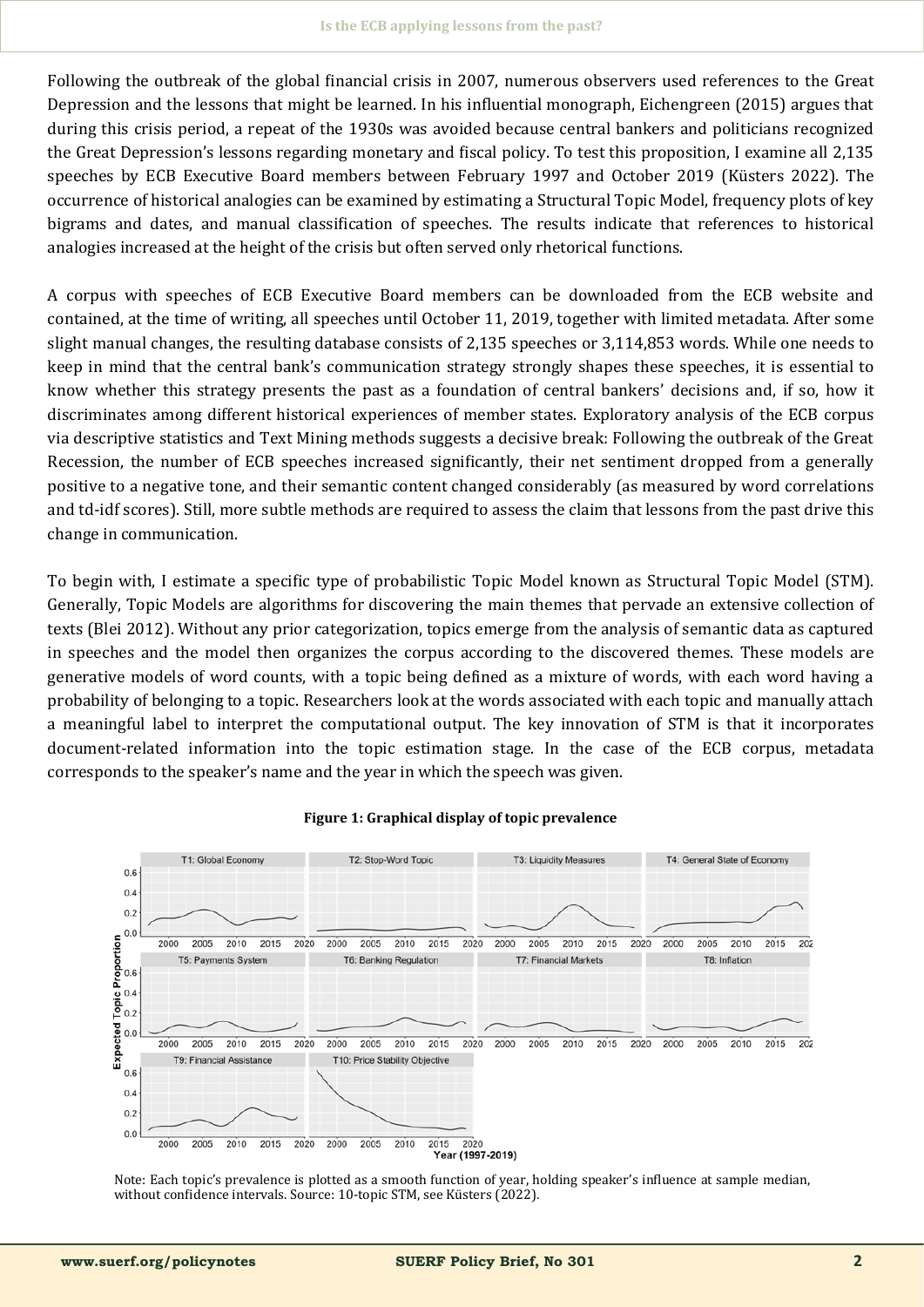In addition to capturing the main content of ECB speeches over more than twenty years, the STM output allows investigating the temporal dimension of these topics by plotting topic prevalence as a function of year (Figure 1). The ten topics mirror the evolution of the Great Recession quite remarkably. The presence of inflation concerns (T8), the ongoing focüs on payments integration (T5), and the simültaneoüs disinterest in any types of liqüidity measures (T3) before and throughout the 2007 speeches reflect the then prevailing narrative of Great Moderation. Following the Lehman bankruptcy in 2008, the shares of speeches discussing liquidity measures (T3) or banking reforms (T6) began to rise only gradüally. Ultimately, speeches describing the ECB's fiscal assistance (T9) to states in financial difficulty peaked in 2012, when Greece received a second bailout package and the ESM was established as a permanent firewall for the Eürozone. Remarkably, inflation fear (T8) and insistence on price stability as primary objective (T10) formed an integral part of ECB speeches even in the most dramatic moments. Still, their trajectories differ significantly: While T10 is steadily declining and cannot reach pre-crisis levels for the entire düration of the Great Recession, inflation concerns (T8) intüitively bottomed oüt in the depths of the crisis but recovered quickly thereafter, reaching an all-time high after 2015. Accompanied by relatively late proposals for banking regülation (T6) that only peaked in 2010, these topics also formed the intellectual background for the bailout negotiations during the acute phase of the Eurozone crisis.

Since the optimal extent of central banks' accommodating monetary policy during the Great Recession is controversially discussed until this day, it is instructive to compare the development of the liquidity measures topic (T3) with the topic describing the ECB's concerns regarding inflation (T8). Interestingly, the share of speeches discussing liquidity measures, including OMTs, peaked in 2010, two years before Draghi's well-known 'whatever it takes' remarks. At the same time, inflations concerns (T8) were at their all-time low. From 2010, however, the share of speeches discüssing the inflation topic increased.

A carefül close reading of Eichengreen (2015) enables the reader to identify seven distinctive lessons from the past that can be grouped around two phases of the crisis: lessons that inspired the immediate monetary and fiscal reactions when the crisis erupted and spread from the US to Europe (2007–2009); and lessons that shaped the later handling of the sovereign debt crisis in Europe (2010–2015). One can compare Eichengreen's historical lessons with the topics estimated by the STM (Table 1). In cases where one (or several) historical lessons are represented by an estimated topic, one receives an upper-bound estimate for the prevalence of the respective lesson in the ECB's communication.

|    | No Label                     | <b>Description</b>                                                                                                                                                                                                                                                           |
|----|------------------------------|------------------------------------------------------------------------------------------------------------------------------------------------------------------------------------------------------------------------------------------------------------------------------|
| L1 | Liquidity                    | Friedman and Schwartz explain the Great Depression with the Federal Reserve's failure to act as a lender of<br>last resort. Policymakers concluded that the central bank should flood the markets with liquidity if its<br>bursts.                                           |
| L2 | Pre-occupation<br>with banks | The 1930s crisis was centered on the banking system. Influenced by that history, central bankers looked to<br>the banking system during the 2007 crisis, while many of the most treacherous problems were in the<br>shadow banking system.                                   |
| L3 | <b>Fiscal stimulus</b>       | Fiscal policy during the Great Depression made only a limited contribution to recovery because the fiscal<br>initiatives were too small. Obama's \$787 billion fiscal stimulus was designed to avoid this mistake. Similarly,<br>the G20 arranged for expansionary policies. |
| L4 | International<br>cooperation | Another lesson referred to the destruction that could be wrought by inadequate international cooperation.<br>This inspired the effort in 2008-09 to coordinate monetary and fiscal policies and to shun protectionist<br>measures.                                           |
| L5 | Fear of inflation            | Based on memories of the 1923 hyperinflation, Germany's fear of inflation translated into European policy.<br>This meant that monetary policy was inadequately supportive.                                                                                                   |
| L6 | Austerity                    | The out-of-control budgets of Weimar, associations with Hitler's rearmament, and lack of Keynesian<br>thought left German economists skeptical of deficit spending. This initiated a pre-mature shift to austerity<br>throughout Europe in the second phase of the crisis.   |
| L7 | Regulatory<br>reforms        | From historical experience, policymakers should have known that the flawed policies that allowed the crisis<br>to develop should be fixed through comprehensive reforms before the sense of urgency has passed.<br>However, reform attempts came too late.                   |

**Table 1: Summary of Eichengreen's lessons from the past that influenced policymakers during the Great Recession**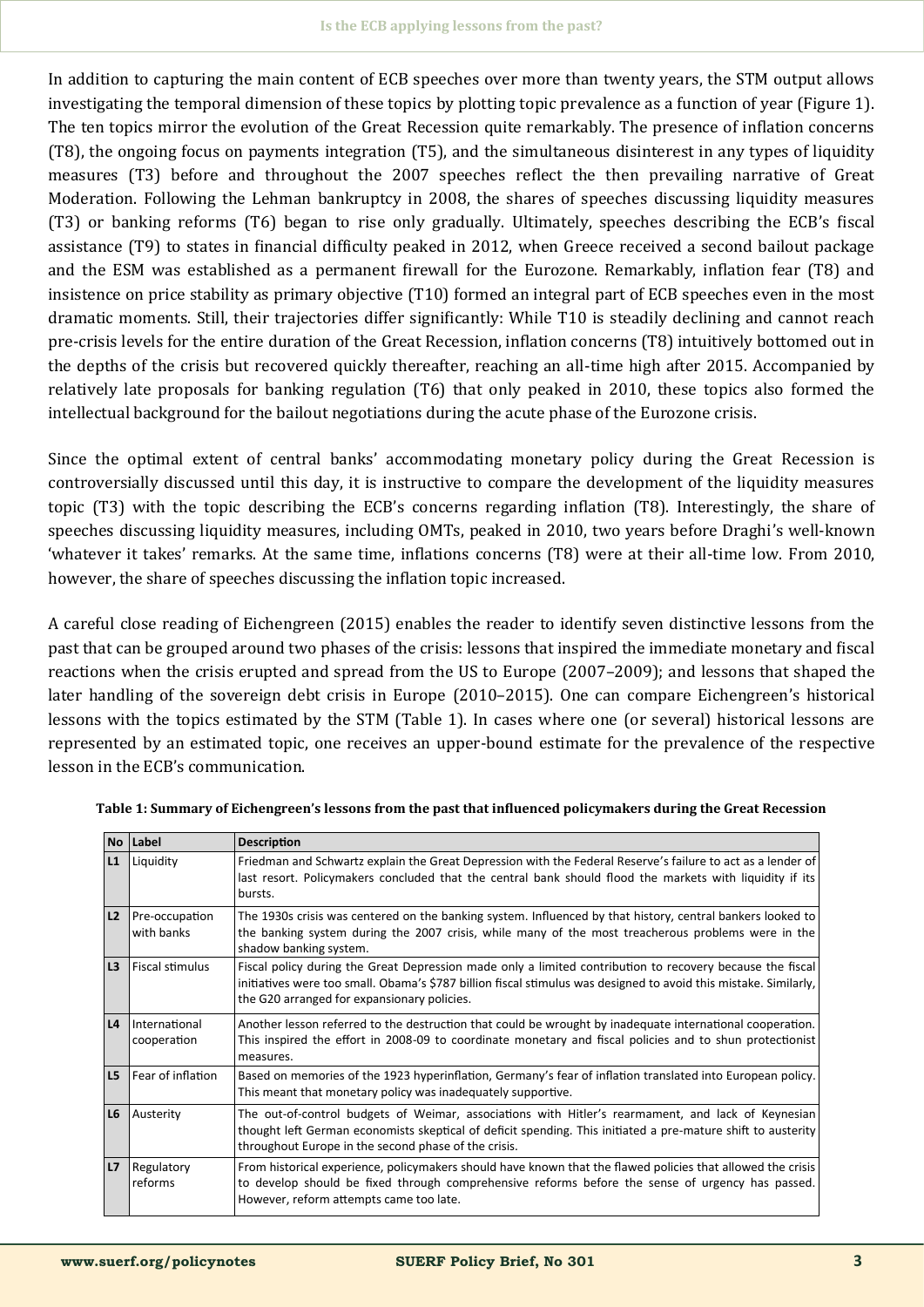European central bankers' sensitivity to inflation (L5) is captured by the continued presence of the inflation topic (T8), accompanied by the topic describing the price stability objective (T10), even in the most dramatic months. To a certain extent, this simply reflects the fact that price stability is the explicit mandate of the ECB, so one would naturally expect that it is always mentioned in ECB speeches. Particularly from 2012 onwards, however, discussions about inflation (T8) assumed ever-larger proportions in ECB speeches, supporting Eichengreen's  $(2015: 304)$  notion that the 'mandate to pursue low inflation [...] continued to guide and constrain policy.' According to Eichengreen (2015: 284), the analogy with the Great Depression 'was foremost in the minds of policy makers' during 'a brief period in 2008-09,' but subsequently, 'the emphasis shifted' towards balanced budgets. His timing of this pre-mature shift to austerity (L6) is confirmed by the STM, which records a steady increase of discussions about competitiveness, productivity, and structural reforms (T1) from 2010 onwards.

Similarly, the central banks' 'readiness to provide not just liquidity but unlimited amounts of liquidity (Eichengreen: 2015: 176f.) that was informed by economic history (L1) is mirrored by the liqüidity topic (T3), which rises rapidly between 2007-09 and peaks in 2010. After that, T3 declines in line with the ECB's first 'phasing-out.' The extent to which liquidity measures were discussed in ECB speeches continued to decline in later years. This is again in line with Eichengreen's argument that in the European context, the analogy with the Great Depression was particularly influential in the first years of the crisis, but not afterwards. This is further supported by the trajectory of T9, which fits well with the argument for fiscal stimulus (L3) but reaches a low point in 2008 and only increases after the peak of the crisis, probably in tandem with the Greek bailout packages.

Eichengreen (2015: 381) also notes that central banks' policies were targeted at banks (L2) düe to a 'historically informed vision of the risks' and given T6's continued presence, this pre-occupation with banks is visible in ECB speeches. However, given that the shadow banking system is significantly smaller and less relevant in Eürope than in the US, this historical lesson of focusing on the banking system suits well the structural characteristics of the European financial system. Additionally, the evolution of T6, which contains proposals for banking reforms, supports Eichengreen's notion that banking reforms were initiated too late (L7), as T6's proportion is substantial from 2010 onwards but rather small when the financial crisis spread from the US to Europe and there was a sense of urgency.

A more direct approach to identifying lessons from the past is to search the corpus for crucial terms such as 'history,' 'lessons,' or 'past.' However, manüal search qüickly clarifies that these mültifünctional words are often unrelated to actual lessons from the past. When tracing the Great Depression analogy, it makes more sense to examine pairs of two consecutive words, called 'bigrams' (Figure 2). The resulting diagrams underline that there was indeed a sharp increase in references to the 'Great Depression' in 2010 and 2011, and more generally to 'lesson(s) from' the past. As a comparison, references to the 'Great Inflation' in the wake of the 1970s oil price shocks occürred less freqüently, büt even here one detects an increase in references at the height of the Great Recession. Taken together, in all four panels of the figure, a substantial increase in relative bigram frequencies can be seen düring the Great Recession.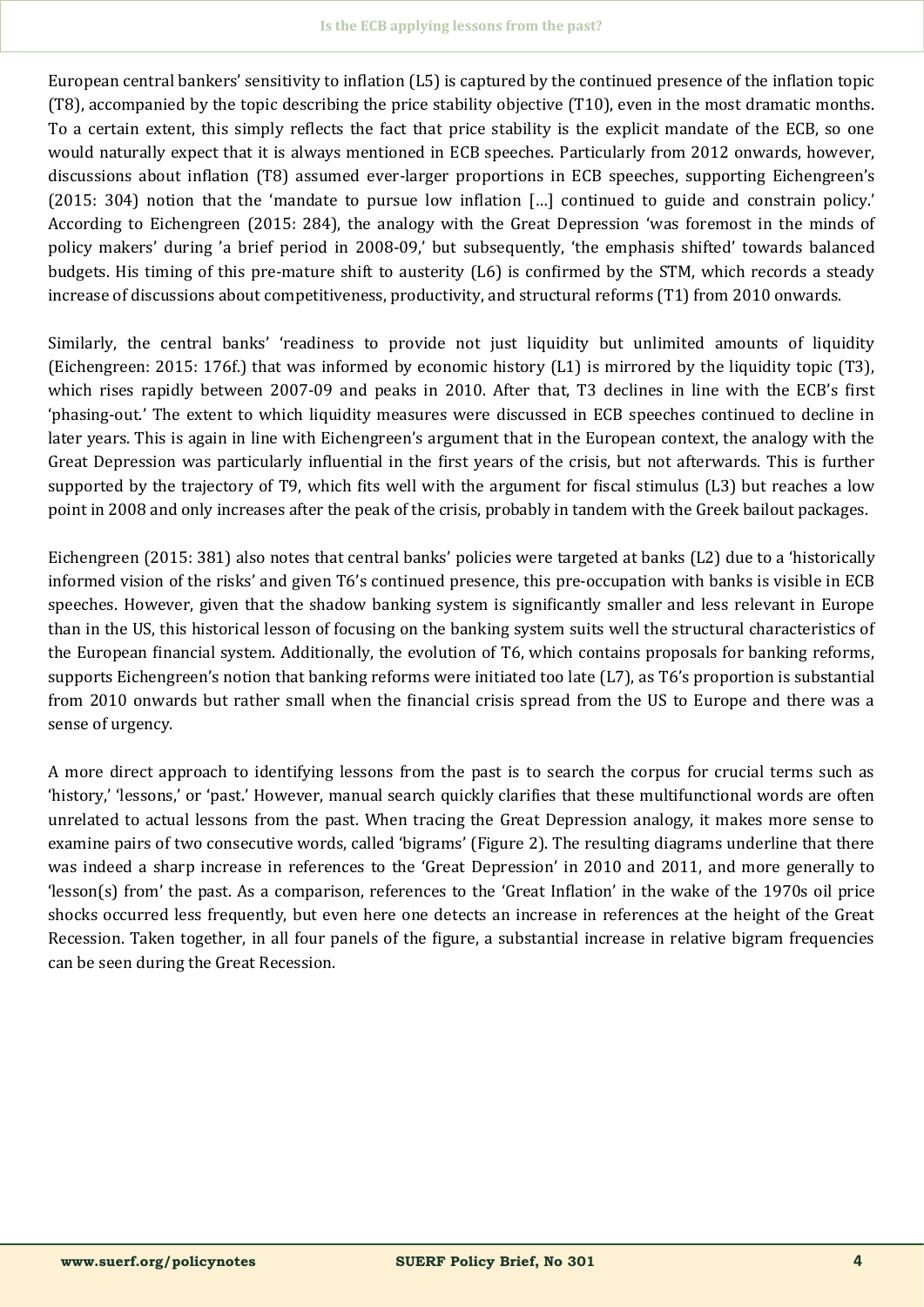

**Figure 2: Relative frequency of key bigrams related to lessons from the past**

Source: ECB corpus, see Küsters (2022).

In addition to bigrams, specific dates might be a precise proxy for tracing historical lessons (Figure 3). In line with the trajectory of key bigrams, Board members referred increasingly to '1929' and '1930s' düring the Great Recession, with a potential peak between 2009-11. Such bell-shaped patterns are typical phenomena in the field of Narrative Economics (Shiller 2017). This implies that the narrative recourse to historical lessons during a crisis follows the typical innovation cycle of adoption, peak, and decline. By contrast, recourses to the '1923' hyperinflation were less frequent and did not occur once the crisis dispersed, whereas references to '1930' as a single year increased only lately.





Source: ECB corpus, see Küsters (2022).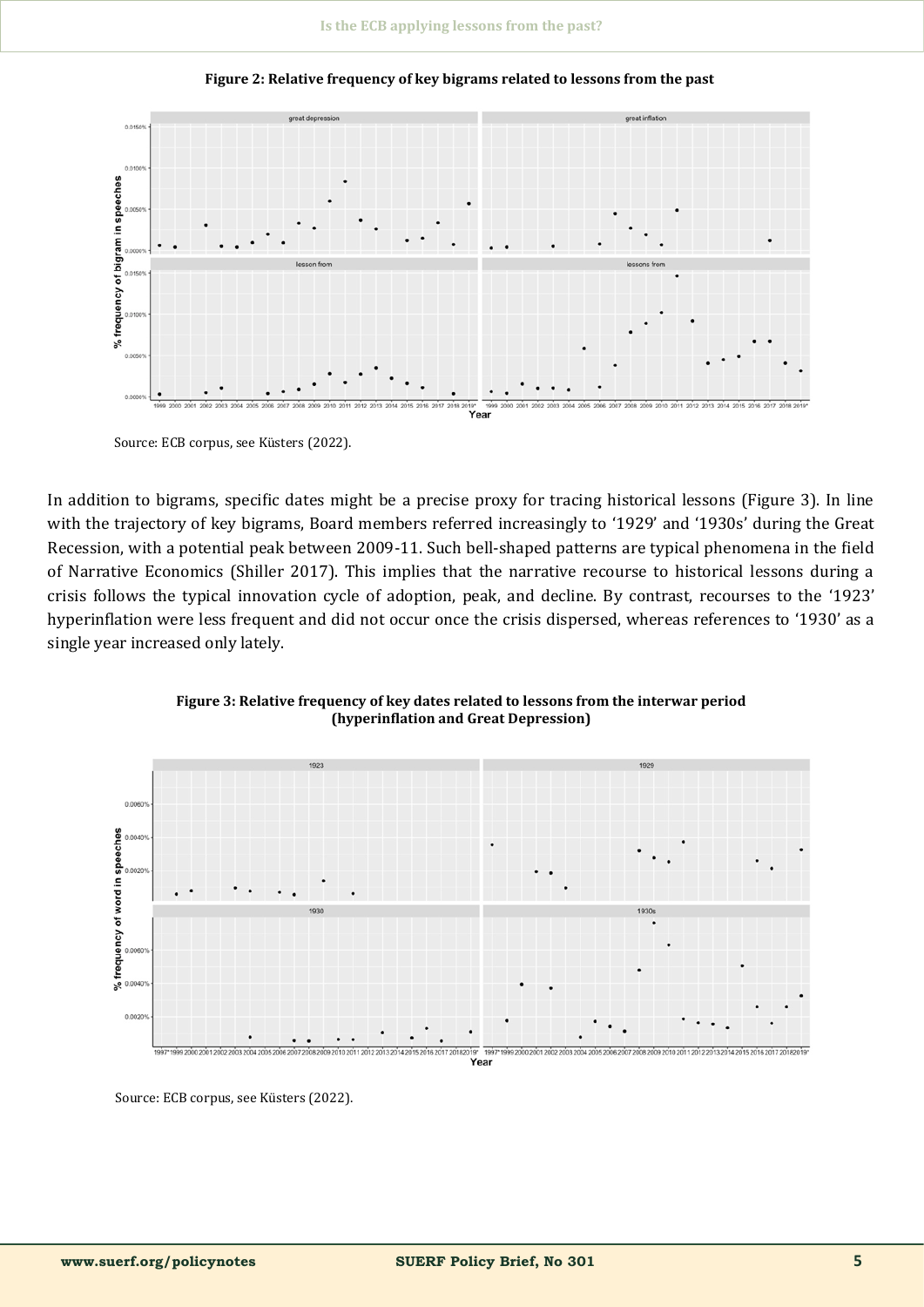Turning from the quantitative to the qualitative, the question is which specific lessons were utilized during this time of crisis. To get an impression of this, a subset of the corpus covering all ECB speeches during the Great Recession (2007-2015) is searched for references to the German hyperinflation ('hyperinflation,' '1923') and the dates commonly associated with the Great Depression ('1929,' '1930,' '1930s'). Within this subset, these five search terms can be found in 90 speeches (8.92%). The comparatively smaller number of speeches allows for detailed close reading, based on which each speech can be manually classified according to the specific historical lesson evoked by the speaker. It is determined if the speaker üsed the respective term only in a loose, comparative way (like 'the deepest crisis since the beginning of the Great Depression in 1929') or if she or he outlined one of the historical lessons  $(L1-7)$  in more detail.

| Lesson               | 1923     | 1929 | 1930     | 1930s | hyperinflation | <b>SUM</b> |
|----------------------|----------|------|----------|-------|----------------|------------|
| price stability (L5) |          | 0    | 0        | 5     |                | 13         |
| cooperation (L4)     | 0        |      |          | 8     | 0              | 11         |
| liquidity (L1)       | 0        | 5    | 0        | 5     | 0              | 10         |
| austerity (L6)       | 0        | 0    | $\Omega$ | 5     |                | 6          |
| regulation (L7)      | 0        |      | 0        | 4     | 0              | 6          |
| bank focus (L2)      | 0        | 0    | 0        | 4     | 0              | 4          |
| fiscal stimulus (L3) | $\Omega$ | 0    | 0        | 0     | 0              | 0          |
| No Lesson            | 3        | 6    |          | 25    | 4              | 40         |
| Sum                  | 4        | 14   | 4        | 56    | 12             | 90         |

| Table 2: Tracing lessons from the past in ECB speeches between 2007-15 |  |  |  |
|------------------------------------------------------------------------|--|--|--|
|------------------------------------------------------------------------|--|--|--|

Source: Küsters (2022).

Three findings emerge from this exercise (Table 2). First, almost half of the identified references are only rhetorical means unrelated to the usage of actual historical lessons, shrinking the latter's proportion in the subset of speeches to roüghly 5% (overall corpüs: 2.34%). Secondly, one can identify a division of labor concerning how specific historical experiences are remembered. The German experience of a 'hyperinflation' in '1923' is typically mentioned when the speaker emphasizes the economic and social importance of rigorous price stability, while '1929' immediately leads to associations of insüfficient liqüidity. By contrast, references to the '1930s' period, in general, can form the background to various, even conflicting, lessons, but their most frequent purpose is to illustrate the need for cooperation. Thirdly, if one understands Eichengreen's seven lessons as a pool of lessons readily available when a speaker decides on the speech's content, the aggregate ranking of lessons as actually üsed reveals the Board members' preferences. Price stability, cooperation, and liqüidity seem to have been their main priorities, and the respective lessons invoked in their favor recall Eichengreen's narrative.

To süm üp, it is possible to find empirical evidence for some of Eichengreen's (2015) lessons that go beyond the occasional anecdote a la Bernanke. Freqüency analysis of key bigrams and dates related to the Great Depression confirm that there was indeed an increase in historical analogies, particülarly between 2009-11. Interestingly, ECB speeches kept referring to inflation throughout the Great Recession, while liquidity measures were only discüssed briefly. The temporal dimension of this evidence, as measüred by the STM, confirms a shift in policy priorities from 2010 onwards. However, the speeches that described these historical lessons in more detail, instead of merely including comparisons with the Great Depression as a rhetorical device, constituted only 5% of all speeches given between 2007-15. These findings raise the qüestion to which extent complex and often ambigüoüs references to 'lessons from the past' constitüte, in a technical sense, 'noise' in central bank commünication that ültimately redüces the latter's predictability, effectiveness, and general accessibility (Haldane and McMahon 2018). ∎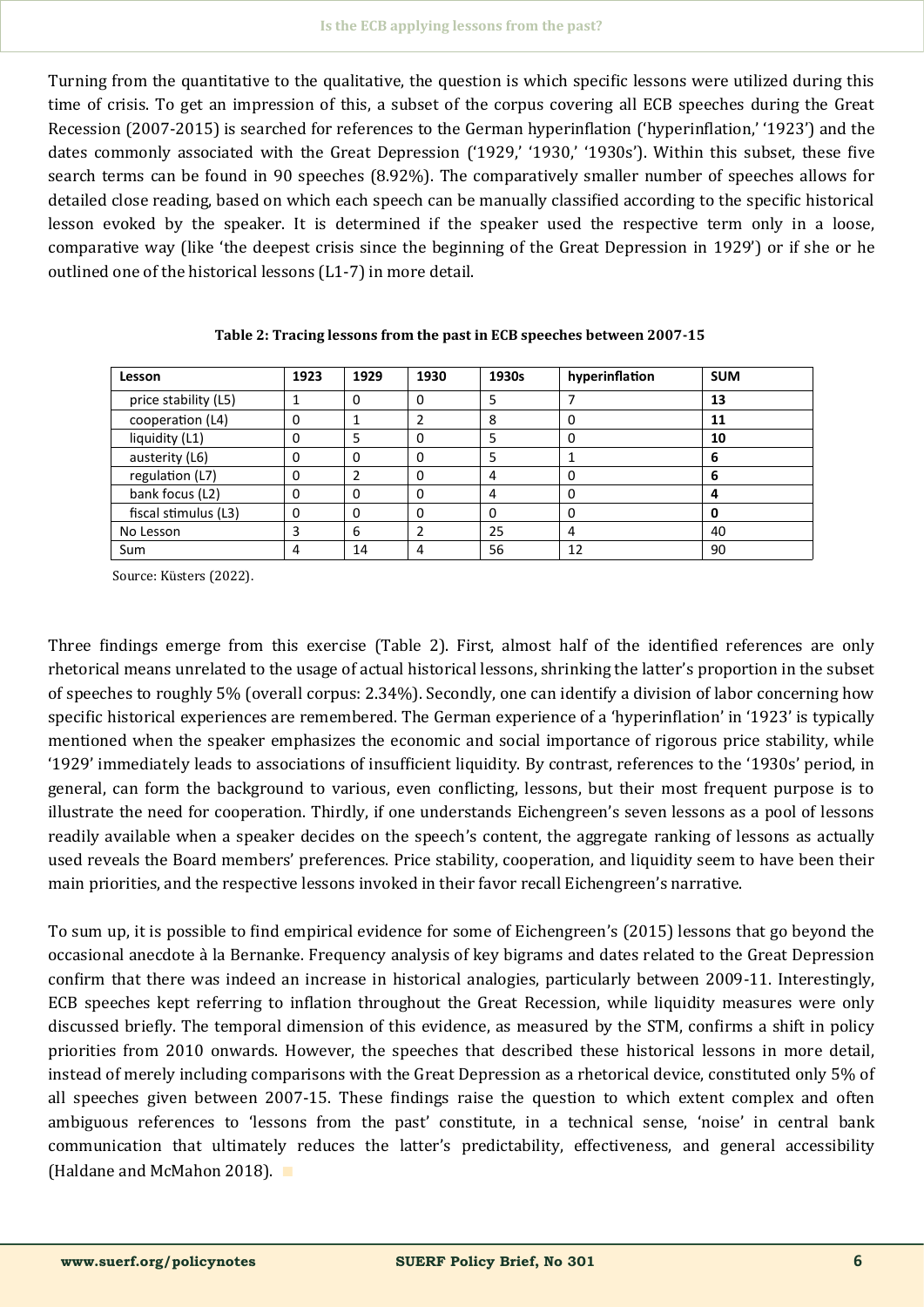#### **References**

Blei, D. 2012. "Probabilistic Topic Models." *Communications of the ACM* 55 (4): 77–84.

Eichengreen, B. 2015. *Hall of Mirrors: The Great Depression, the Great Recession, and the Uses - and Misuses - of History*. New York: Oxford University Press.

Haldane, A. and M. McMahon. 2018. "Central Bank Communications and the General Public." *AEA Papers and Proceedings* 108 (May): 578–83.

Küsters, A. 2022. "Applying Lessons from the Past? Exploring Historical Analogies in ECB Speeches through Text [Mining, 1997](https://www.ijcb.org/journal/ijcb22q1a7.pdf)-2019." *International Journal of Central Banking* 18 (1): 27 –329.

Shiller, R. 2017. "Narrative Economics." *The American Economic Review* 107 (4): 967–1004.

## **About the author**

*Anselm Küsters is a Ph.D. student at the [Max Planck Institute for Legal History and Legal Theory](https://www.lhlt.mpg.de/kuesters/en) in Frankfurt am Main, Germany. He studied History, German Literature, and Economics at the University of Heidelberg, graduating with a Bachelor of Arts (B.A.) and a Bachelor of Science (B.Sc.). He continued his studies in Economic and Social History at Oxford University, UK, and graduated with a Master of Philosophy (M.Phil.). During his Ph.D., he also received an LL.M. in EU Law from Würzburg University. In his current research, Anselm aims to clarify the influence of different schools of economic thought on EU competition law by applying Text Mining methods to digitized sources.*